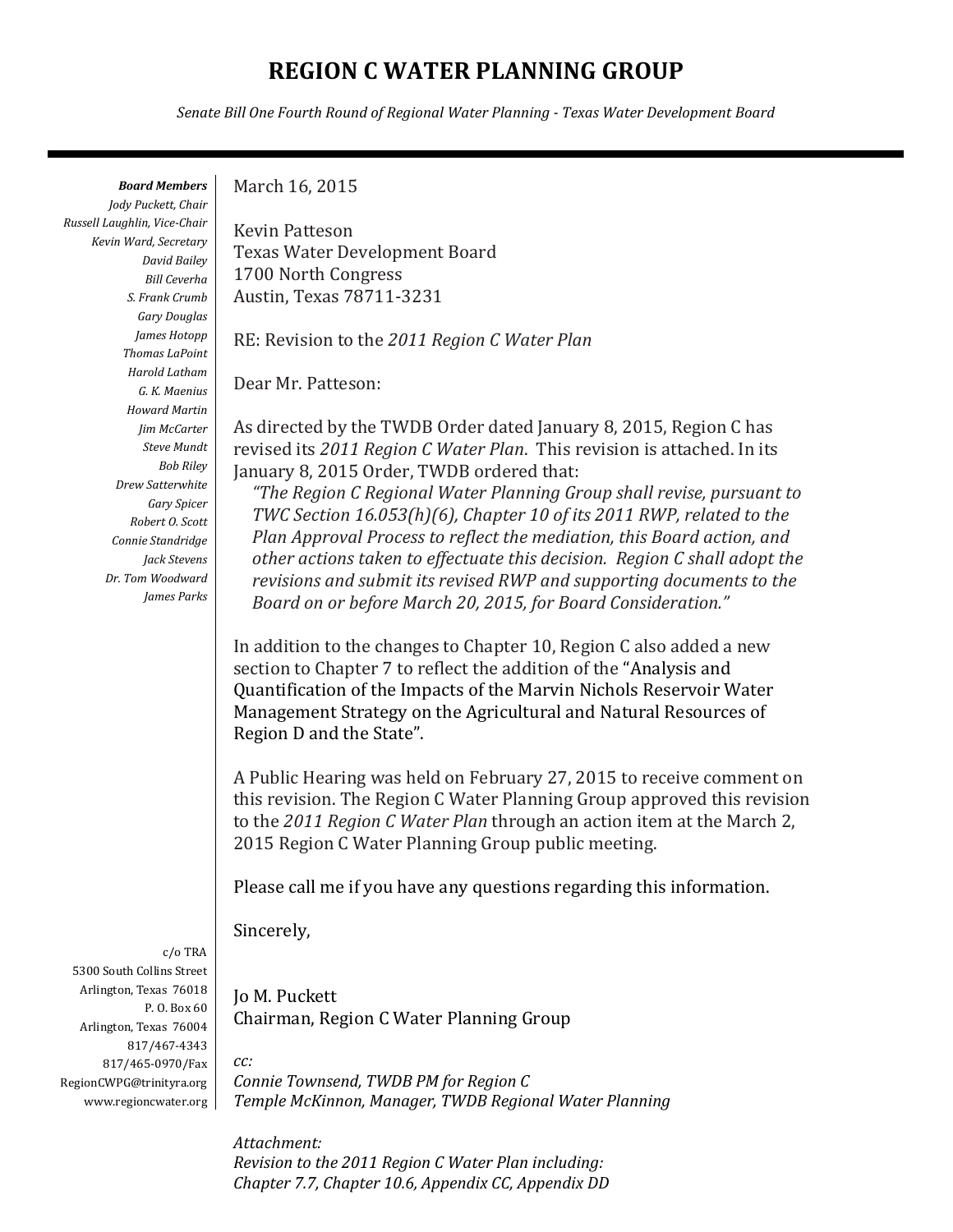# *7.7 Quantitative Analysis of the Marvin Nichols Reservoir Water Management Strategy*

As part of the resolution of the conflict between the 2011 Regions C & D Plans regarding the Marvin Nichols Reservoir Water Management Strategy (described further in Chapter 10.6 of this report), on August 8, 2014 the TWDB ordered that:

*"Region C conduct an analysis and quantification of the impacts of the Marvin Nichols Reservoir Water Management Strategy on the agriculture and natural resources of Region D and the State, pursuant to Sections 16.051 and 16.053 of the Texas Water Code and Chapters 357 and 358 of Board rules."*

This analysis was conducted by Region C and submitted to the TWDB on October 29, 2014. This analysis produced a report entitled "Analysis and Quantification of the Impacts of the Marvin Nichols Reservoir Water Management Strategy on the Agricultural and Natural Resources of Region D and the State" and is included as Appendix CC to this report.

The report is also available electronically at the URL below:

[http://www.regioncwater.org/Documents/Final/Quantitative%20Analysis%20of%20Marvin%20Nichols%2](http://www.regioncwater.org/Documents/Final/Quantitative%20Analysis%20of%20Marvin%20Nichols%20Reservoir.pdf) [0Reservoir.pdf](http://www.regioncwater.org/Documents/Final/Quantitative%20Analysis%20of%20Marvin%20Nichols%20Reservoir.pdf)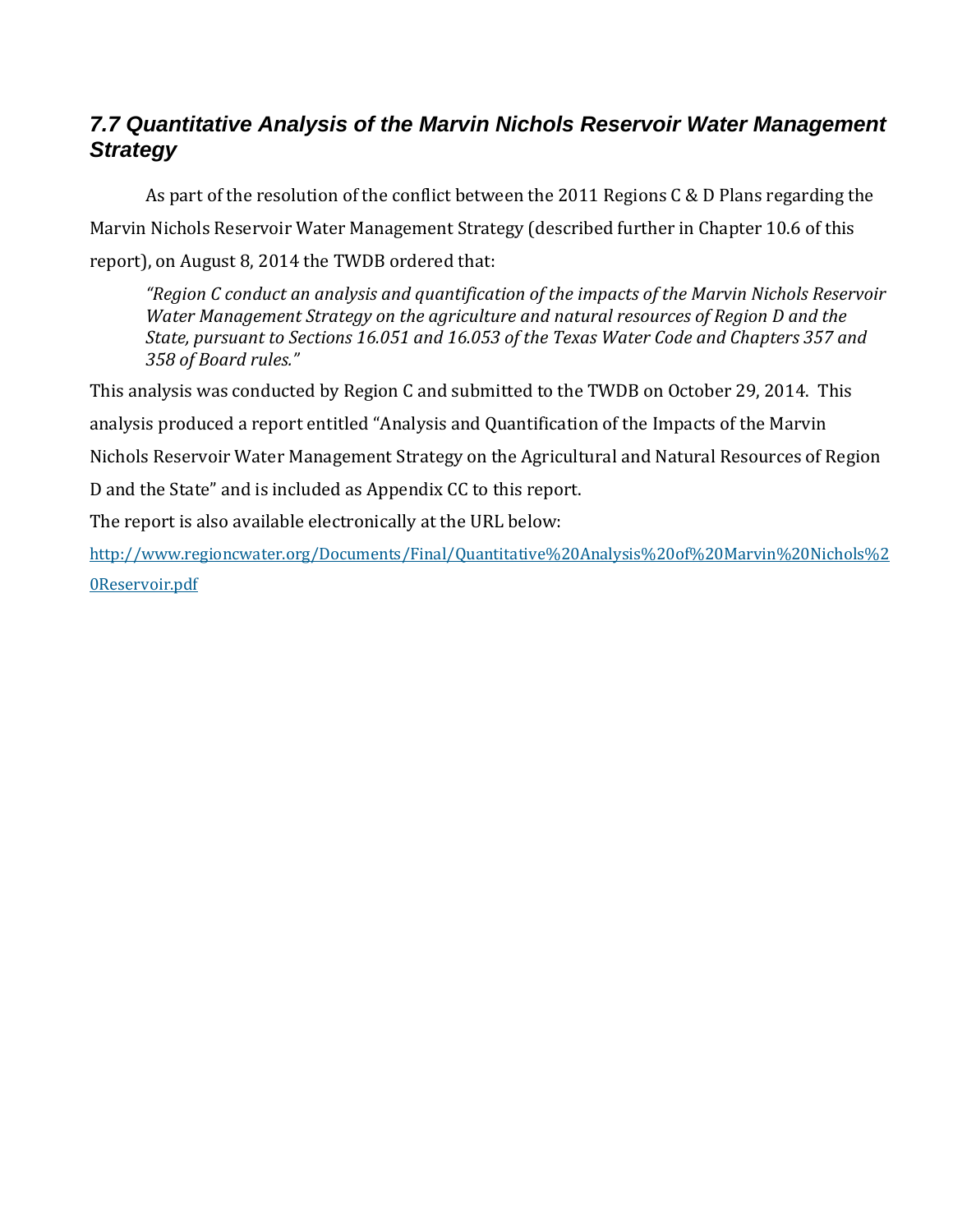## *10.6 Interregional Conflict between Regions C and D regarding the Marvin Nichols Reservoir Water Management Strategy*

#### *10.6.1 Background on the Interregional Conflict*

Senate Bill 1 (SB 1) in 1997 created the current state water planning process. Before the implementation of SB 1, Marvin Nichols Reservoir was recommended as a water management strategy in the 1968 State Water Plan, the 1984 State Water Plan, and the 1997 State Water Plan. Under SB 1, the first Region D Regional Water Plan in 2001 recommended that Marvin Nichols Reservoir be developed to provide a source of future water supply for water users both within Region D and in Region C. However, the 2001 Region D Plan was later amended to remove support for the development of Marvin Nichols Reservoir. In the 2006 Region D Water Plan, the Region D Regional Water Planning Group took the position that Marvin Nichols Reservoir should not be included in any regional plan or in the State Water Plan as a water management strategy. Further, the Region D Regional Water Planning Group expressed the opinion that the inclusion of Marvin Nichols Reservoir in the Region C Regional Water Plan constituted an interregional conflict. Following the policy established with the first series of water plans, the Texas Water Development Board (TWDB) approved both the Region C and Region D 2006 Regional Water Plans because it did not find an over-allocation of a source of supply--the TWDB's definition of an interregional conflict.

In 2007, the 80th Legislature established a study commission on Region C Water Supply that consisted of members appointed by the regional water planning groups of Regions C and D. The Study Commission was charged with reviewing the water supply alternatives available to the Region C Regional Water Planning Area. The Study Commission was unable to reach a consensus on its findings and recommendations, so a final report was not delivered to the 82nd Legislature.

In 2011, the Region C Regional Water Planning Group again adopted Marvin Nichols Reservoir as a recommended strategy and Region D reiterated concerns it had raised previously. Region D again expressed the opinion that including Marvin Nichols Reservoir in the Region C Regional Water Plan constituted an interregional conflict. The TWDB approved the Region D Regional Water Plan in October 2010, and the Region C Regional Water Plan in December 2010, finding again that there was no over-allocation of supply sources. To date, Marvin Nichols Reservoir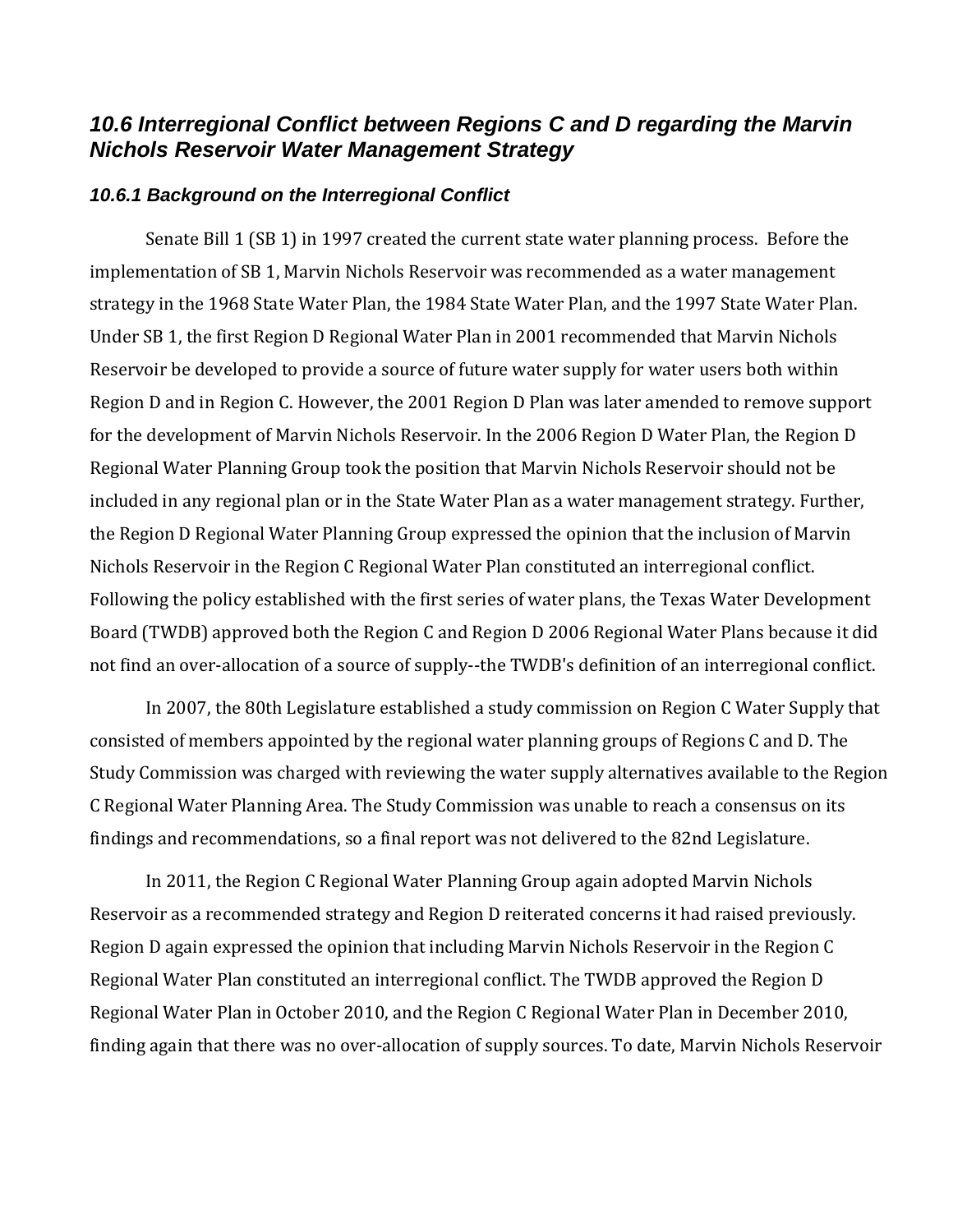has not been constructed and no permits for its development have been sought from the Texas Commission on Environmental Quality (TCEQ) or the U.S. Army Corps of Engineers.

Private parties in Region D (Ward Timber, et al.) filed suit in District Court in Travis County in January 2012, seeking judicial review of the TWDB's decision approving the Region C Regional Water Plan. In its order issued on December 5, 2011, the District Court declared that an interregional conflict existed, reversed the TWDB's decisions approving the two regional plans, and remanded the case to the TWDB for resolution. The TWDB appealed. The 11th Court of Appeals heard the case and affirmed the district court's ruling on May 23, 2013. No further motions were filed.

The TWDB contracted for a mediator and arranged for a mediation between Region C and Region D members appointed by their respective regional planning groups. The mediator reported on December 17, 2013 that the parties did not reach agreement in the mediation. Thus, under the statute and the Court's Order, the TWDB was to resolve the conflict.

The core dispute between Region C and Region D is whether Marvin Nichols should be developed in the north-central part of Region D to serve the water needs in Region C.

### *10.6.2 Timeline for the Interregional Conflict*

Subsequent to the unsuccessful mediation in December 2013, the following timeline of events occurred. The underlined documents referenced below are included in Appendix DD.

**March 4, 2014** - The Preliminary Recommendation of Conflict Resolution from TWDB Executive Administrator was posted on the agency website and provided to the chairs of the C and D Regional Water Planning Groups and the parties to the Ward Timber litigation through their attorney. The TWDB began receiving comments on this recommendation.

**April 29 and 30, 2014** - Public hearings were held at Region D and Region C locations to accept comment on the Preliminary Recommendation.

**May 2, 2014** - Comment period on Preliminary Recommendation was closed.

**May 19 and 20, 2014** - The Executive Administrator submitted a [Final](http://www.twdb.state.tx.us/board/2014/08/Board/Brd01.pdf) Recommendation to the Board and issued a letter soliciting legal briefs.

**June and July 2014** – Regions C and D submitted Legal Briefs and Response Briefs related to TWDB Final Recommendation.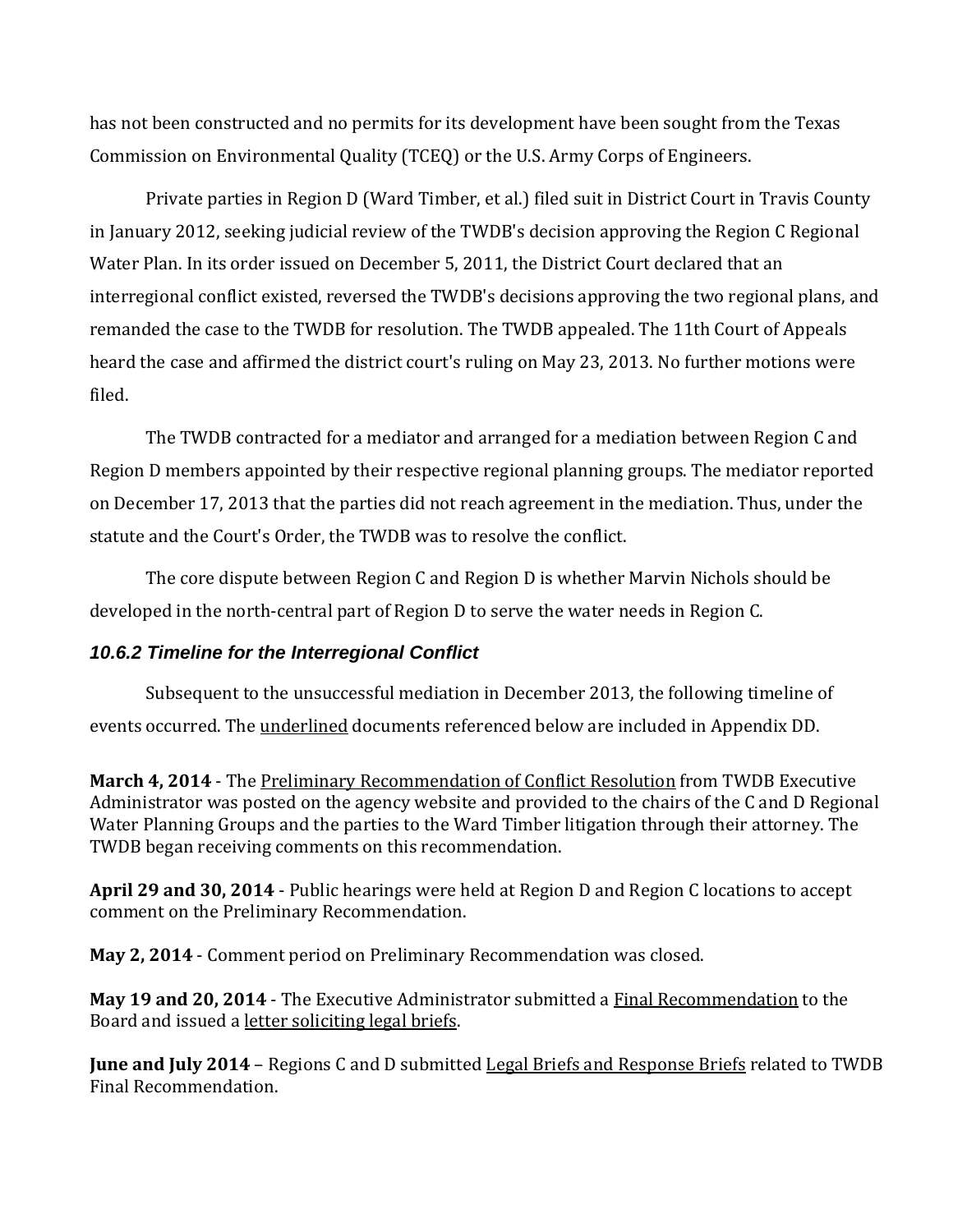**August 7, 2014** - Board considered TWDB Executive Administrator's Final Recommendation regarding the interregional conflict between the Region C and Region D Regional Water Plans. The Board determined that there was inadequate analysis and quantification of the impact of the Marvin Nichols Reservoir Water Management Strategy on the agricultural and natural resources of Region D and the State.

**August 8, 2014** – [TWDB issued an Interim Order](http://www.twdb.state.tx.us/home/tabs/doc/hot/TWDB_Interim_Order.pdf) instructing Region C to conduct an analysis and quantification of the impact of the Marvin Nichols Reservoir Water Management Strategy on the agricultural and natural resources of Region D and the State and submit it to the Board by November 3, 2014. It was further ordered that upon receipt of the analysis and quantification, the Executive Administrator and Region D would be given the opportunity to submit a written response to the submission, and the matter would be scheduled for Board consideration.

**October 29, 2014** - Region C submitted "Analysis and Quantification of the Impacts of the Marvin Nichols Reservoir Water Management Strategy on the Agricultural and Natural Resources of Region D and the State". See Appendix CC for this document.

**December 17, 2014** - Region D submitted Response to "Analysis and Quantification of the Impacts of the Marvin Nichols Reservoir Water Management Strategy on the Agricultural and Natural Resources of Region D and the State".

**December 17, 2014 –** TWDB Executive Administrator published a memo related to Region C's Response to Interim Order of August 8, 2014.

**January 8, 2015** - Texas Water Development Board heard oral argument from representatives of Region C and Region D and the TWDB Executive Administrator at public TWDB Board meeting.

**January 8, 2015** - Texas Water Development Board published an Order concerning the Interregional Conflict, which resolved the conflict with the inclusion of the Marvin Nichols Reservoir Project as a recommended water management strategy in the 2011 Region C Regional Water Plan. The Board directed Regions C and D to amend their 2011 Plans as detailed in Section 10.6.3 below.

**February 27, 2015** – A Public Meeting was held to receive public comment on the revision to the Region C Plan pursuant to the January 8, 2015 TWDB Order.

**March 2, 2015** – At its regularly scheduled public meeting, the Region C Water Planning Group approved the Revision to the *2011 Region C Water Plan* to incorporate the TWDB Final Ruling on the Resolution of Interregional Conflict.

**March 16, 2015** – Region C submitted the Revision to the *2011 Region C Water Plan* to TWDB (prior to March 20, 2015 deadline).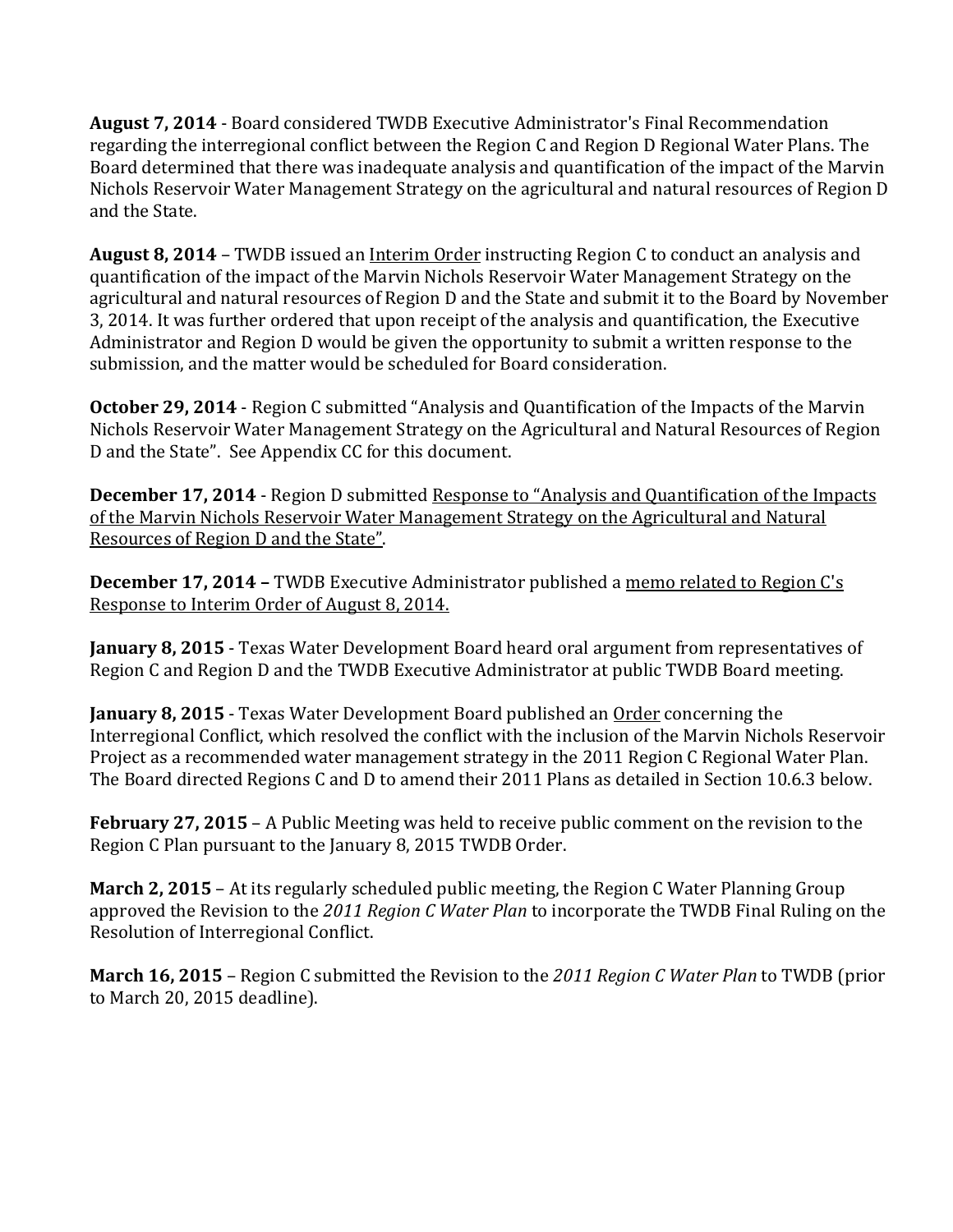## *10.6.3 Resolution of Interregional Conflict*

On January 8, 2015 the Texas Water Development Board issued an Order resolving the Interregional Conflict between Region C and Region D. The resolution of the conflict is as follows:

*"The Board finds that Region C's 2011 Regional Water Plan together with the analysis and quantification submitted on October 29, 2014, meet the applicable statutory and regulatory criteria. Further, the Board finds that in accordance with Texas Water Code (TWC) Sections 16.051 and 16.053, the interregional conflict asserted by Region D is hereby resolved with the inclusion of the Marvin Nichols Reservoir Project as a recommended water management strategy in the 2011 Region C Regional Water Plan."*

### TWDB's Ordered Region C as follows:

*"The Region C Regional Water Planning Group shall revise, pursuant to TWC Section 16.053(h)(6), Chapter 10 of its 2011 RWP, related to the Plan Approval Process to reflect the mediation, this Board action, and other actions taken to effectuate this decision. Region C shall adopt the revisions and submit its revised RWP and supporting documents to the Board on or before March 20, 2015, for Board Consideration."*

On March 2, 2015 the Region C Water Planning Group adopted the revision to the *2011 Region C Water Plan* according to the TWDB's final determination of this interregional conflict resolution.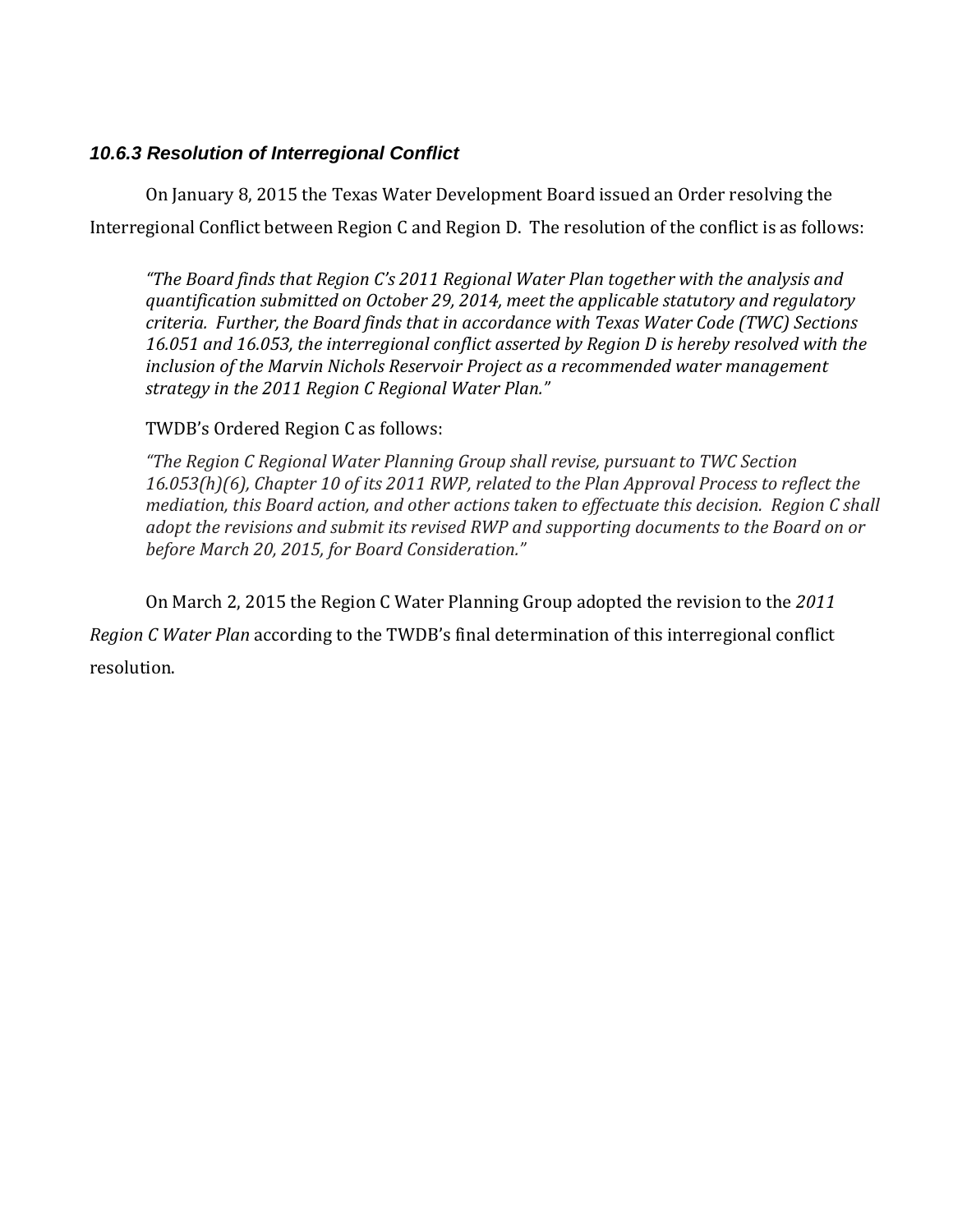**Appendix CC**

**Analysis and Quantification of the Impacts of the Marvin Nichols Reservoir Water Management Strategy on the Agricultural and Natural Resources of Region D and the State**

**Click here to go to full document**

**http://www.regioncwater.org/Documents/General/Appendix\_CC.pdf**